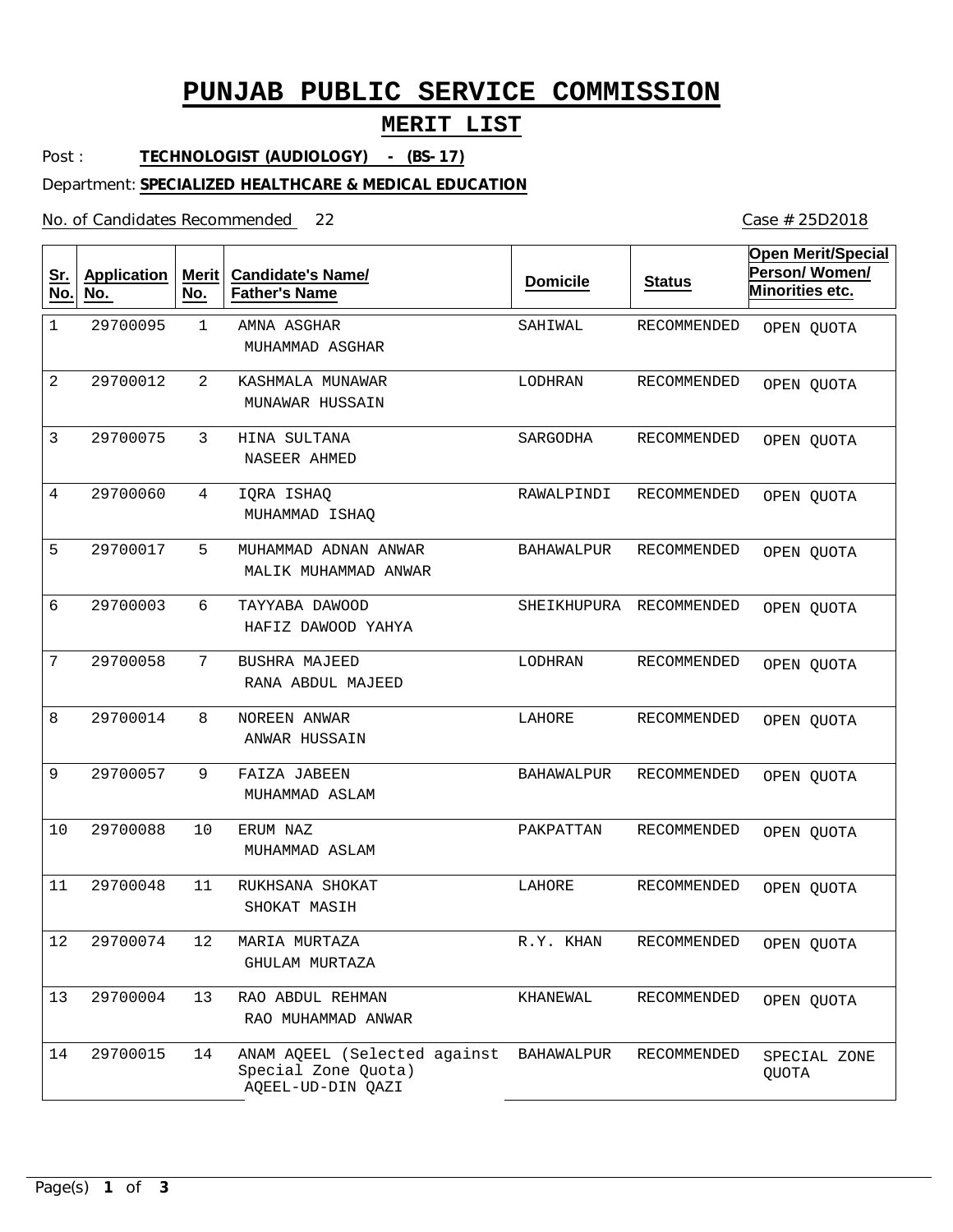# **PUNJAB PUBLIC SERVICE COMMISSION**

### **MERIT LIST**

Post : **TECHNOLOGIST (AUDIOLOGY) - (BS-17)**

Department: **SPECIALIZED HEALTHCARE & MEDICAL EDUCATION**

No. of Candidates Recommended

| <u>Sr.</u><br>No. | <b>Application</b><br>No. | Merit  <br>No. | Candidate's Name/<br><b>Father's Name</b>                                                               | <b>Domicile</b> | <b>Status</b>      | <b>Open Merit/Special</b><br>Person/Women/<br>Minorities etc. |
|-------------------|---------------------------|----------------|---------------------------------------------------------------------------------------------------------|-----------------|--------------------|---------------------------------------------------------------|
| 15                | 29700027                  | 16             | AZKA ARSHAD (Selected<br>against Special Zone Ouota)<br>MUHAMMAD ARSHAD                                 | R.Y. KHAN       | <b>RECOMMENDED</b> | SPECIAL ZONE<br><b>OUOTA</b>                                  |
| 16                | 29700090                  | 17             | ADEELA JAVID (Selected<br>against Women Ouota)<br>ZAKIR HUSSAIN                                         | <b>JHANG</b>    | <b>RECOMMENDED</b> | WOMEN OUOTA                                                   |
| 17                | 29700043                  | 18             | MISBAH SHAHZADI (Selected<br>against Women Quota)<br>MOHAMMAD ARIF                                      | <b>JHANG</b>    | <b>RECOMMENDED</b> | WOMEN QUOTA                                                   |
| 18                | 29700034                  | 19             | SAFDAR ALI (Selected against<br>Special Zone Quota)<br>MUKHTAR AHMAD                                    | BAHAWALPUR      | <b>RECOMMENDED</b> | SPECIAL ZONE<br><b>OUOTA</b>                                  |
| 19                | 29700101                  | 20             | FATIMA SHAHID (Selected<br>against Women Ouota)<br>SHAHID NAVEED ASLAM                                  | LAHORE          | <b>RECOMMENDED</b> | WOMEN OUOTA                                                   |
| 20                | 29700038                  | 21             | SABA ISLAM (Selected against M. GARH<br>Special Zone Quota)<br>(Additional Marks)<br>ABDUSSALAM OURESHI |                 | RECOMMENDED        | SPECIAL ZONE<br><b>OUOTA</b>                                  |
| 21                | 29700007                  | 22             | HINA SAEED CH (Selected<br>against Women Quota)<br>SAEED AKBAR CH                                       | SHEIKHUPURA     | RECOMMENDED        | WOMEN OUOTA                                                   |
| 22                | 29700086                  | 23             | HAFIZ MUHAMMAD USAMA BASHEER<br>(Selected against Special<br>Zone Quota)<br><b>BASHEER AHMAD</b>        | LODHRAN         | <b>RECOMMENDED</b> | SPECIAL ZONE<br><b>OUOTA</b>                                  |

| Following Candidate(s) Could Not Come In the Orbit of Selection |          |    |                                     |         |                 |  |
|-----------------------------------------------------------------|----------|----|-------------------------------------|---------|-----------------|--|
|                                                                 | 29700010 | 15 | MUHAMMAD ABDUL SAMI<br>ABDUL KHALIO | CHAKWAL | NOT RECOMMENDED |  |
| 2                                                               | 29700103 | 24 | AYESHA BADAR<br><b>BADAR MUNIR</b>  | LAHORE  | NOT RECOMMENDED |  |
| 3                                                               | 29700109 | 25 | IRMA SAEED<br>MUHAMMAD SAEED        | LAHORE  | NOT RECOMMENDED |  |
| 4                                                               | 29700039 | 26 | SADAF ZAREEN<br>MUHAMMAD IOBAL      | JHANG   | NOT RECOMMENDED |  |

Case # 25D2018